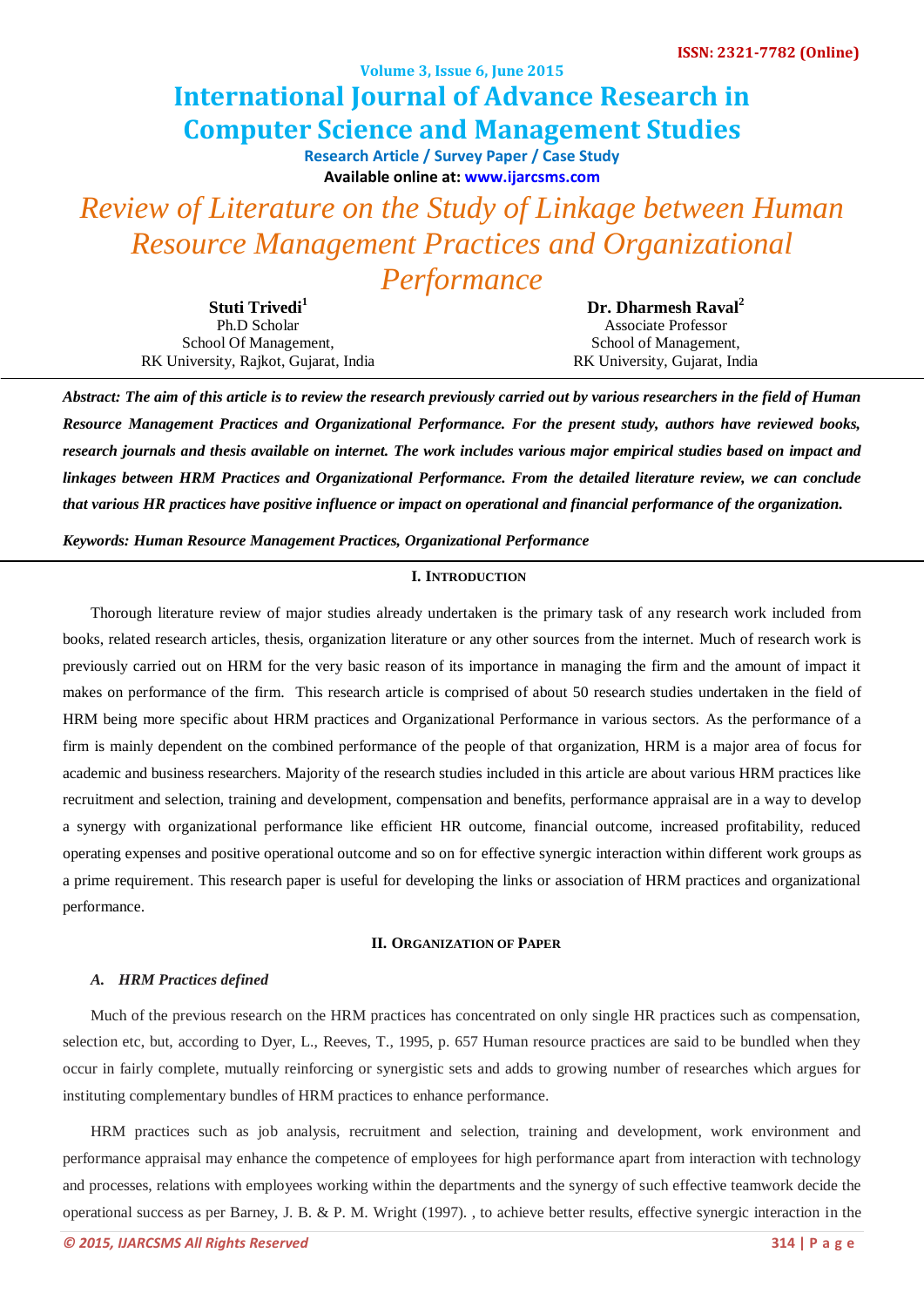working group is a necessary requirement. In the view of Dessler, Human resource management (HRM) refers to the practices involved in carrying out the 'human resource(HR)' aspects of a management position including human resource planning, job analysis, recruitment, selection, orientation, compensation, performance appraisal, training and development, and labour relations.

As per Noe, R. A., Hollenbeck, J. R., Gerhart, B., and Wright, P. M. (2007), HRM is a combination of the policies, practices, and systems that influence employees' behaviour, attitude, and performance. Sheldon, M.E. (1971); Porter, L.W., Steers, R.M., Mowday, R.T. and Boulian, P.V. (1974); Romzek, B.S. (1989) – the mis of their work reflects that if individuals and groups extend themselves beyond their limits then can make effective contribution towards better organizational aspirations.

#### *B. Organizational Performance defined*

Becker, B.E. and Huselid, M.A. (1998)., Horngren, C.T., Foster, G., and Datar, S.M. (2000)- strongly argues that inspite there are many stakeholders in an organization, but prime goal of any business is higher financial performance or maximization of wealth for the shareholders. Curtis, B., Hefley, W.E. and Miller, S. (1995) heavily insist upon operational performance of an organization is the function of people, process and technology and hence its performance depends upon effective operational performance. The more or less same argument is supported by Huselid, 1995 and Barney, J. B. & P. M. Wright (1997) that Human resources in an organization have to be competent enough, with the required knowledge, skill and abilities for effective interaction of people with technology and process, the people in the organization followed by Brooks, F.P. Jr (1987); Wynekoop, J.L. and Walz, D.B. (2000) – as competence of the individual is an important factor that decides operational effectiveness in terms of providing quality products and services within a short time.

The cluster of researchers Latham, G.P. and Wexley, K.N. (1981); Snell, S. A., & Dean, J. W. (1992).; Lado, A.A. and Wilson, M.C. (1994) ; Terpestra, D. and Rozell, E. (1993); Koch, M.J. and McGrath, R.G. (1996); Pfeffer, J. (1998) – believes that HRM practices such as selection, training, work environment and performance appraisal may enhance the competence of employees for higher performance, and the ultimate goal of a business organization is maximum financial performance or maximum of wealth for stake holders as per Horngren, C.T., Foster, G., and Datar, S.M. (2000), and Becker, B.E. and Huselid, M.A. (1998).,nonetheless, attaining the organization's goals depends upon the extent to which its organizational performance is reached Katou, A. A., and Budwar, P. S. (2007).

According to, Dyer, L., Reeves, T., 1995', Katou, A. A., and Budwar, P. S. (2007)- the challenge for any organizational performance is generally indicated by the effectiveness of an organization to achieve its objectives and efficiency to use the resources properly, satisfaction of employees and customers innovation, quality products and services, and thereby ability to maintain unique human pool.

#### *C. Empirical views on HRM Practices and Organizational Performance*

#### *I. Impact of HRM Practices on Organizational Performance:*

Arthur (1990, 1992, 1994), in his studies of effects of Human Resource Systems on Manufacturing Performance and financial Turnover of the organization and collected data from 30 US strip mills to assess impact on labour efficiency and scrap rate by reference to the existence of either a high-commitment human resource strategy and found that firms with a high commitment human resource strategy had significantly higher levels of both productivity and quality. Moving towards same direction in order to know the impact of human resource management practices on turnover, productivity and corporate financial performance, Huselid (1995) with the objective to study and evaluate the links between High Performance Work Practices (HPWP) and Firm Performance and to indicate that these practices are economically and statistically significant on immediate employee outcome and long-term corporate financial performance and the systems of high performance work practices may diminish turnover and increase productivity and corporate financial performance and Employee turnover and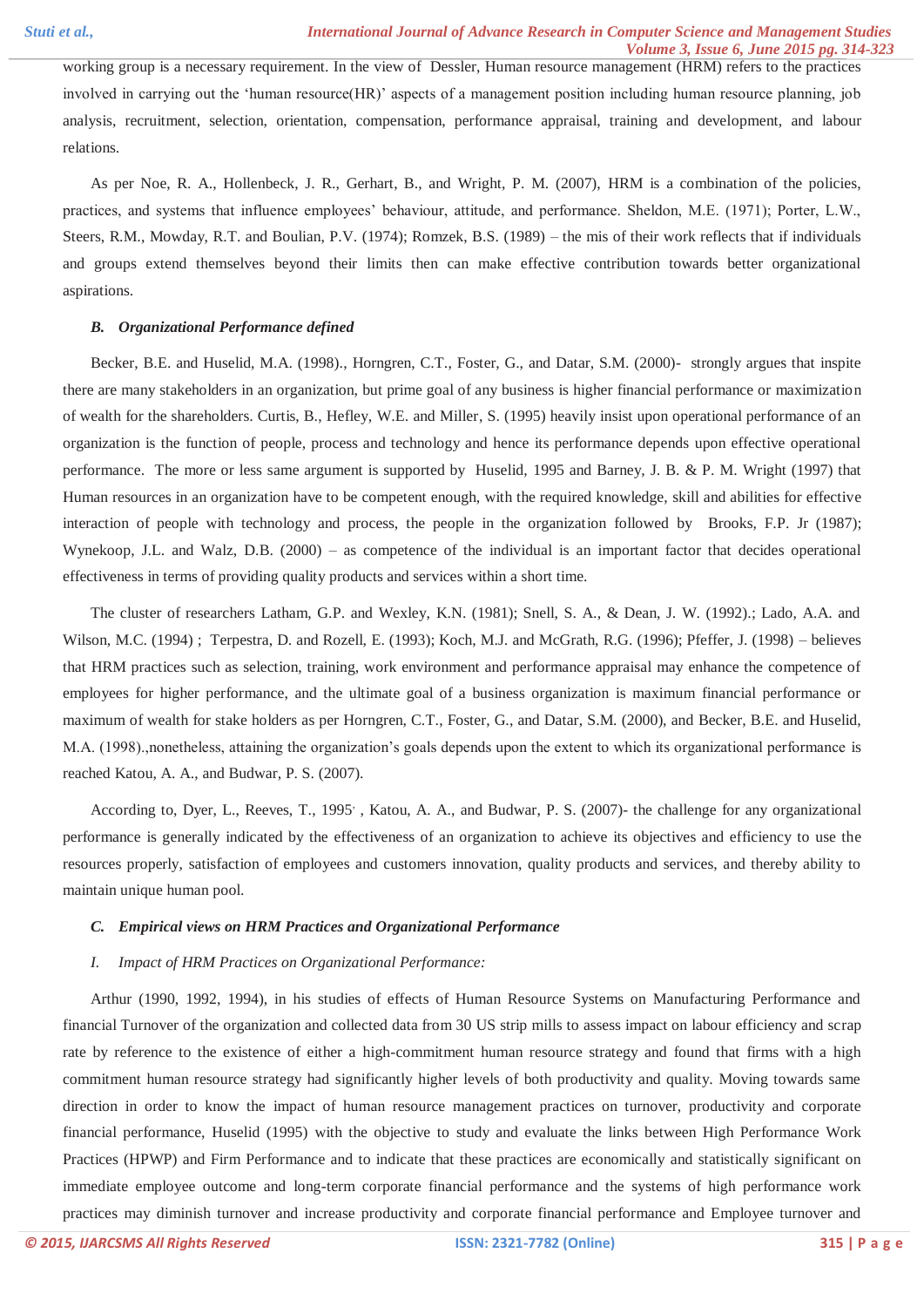productivity may mediate the relationship between high performance work practices and corporate financial performance analysed the responses of 968 US firms to a questionnaire exploring the use of high performance work practices, the development of synergies between them and the alignment of these practices with the competitive strategy and found that productivity is influenced by employee motivation; financial performance is influenced by employee skills, motivation and Organizational structures. The study also provides the support for the hypothesis that investments in high performance work practices are associated with lower employee turnover, greater productivity and corporate financial turnover as well as higher levels of high performance work practices lead to lower turnover and greater employment security, and also the impact of HPWP on financial performance is due to their influence on employee turnover and productivity.

Extension of the same work done by Becker, B. E., Huselid, M. A., Becker, B. E., & Huselid, M. A. (1998), for exploring the synthesis and managerial implication for high performance work systems and firm performance, with the aim that strategic role of human resource management (HRM), and its influence on a firm's HRM system and its financial performance, is actually limited to changing market demands and organizational structures, and thus the strategic importance of a skilled and motivated workforce as firms move away from centralized command and control management structures, HPWS should be able to provide a significant, source of value creation within this context, a firm's workforce, and its systems for managing people, are seen as an investment rather than a cost to be minimized . By including different branches of banking sector as cases Sue Hutchinson, Nick Kinnie, John Purcell (2001) studied whether HR Practices and Business Performance makes a difference and does it influences business performance. The focus of the study was to explore the importance of discretionary behavior by employees and managers and the effect of variations in this behavior on business performance. At the end they concluded that for sure there is clearly a strong association between employee attitudes on a wide variety of job design and HR practices, employee views on the quality of HR management applied to them, especially in the opportunity to participate, and branch performance.

Patrick M. Wright, Cornell University, Timothy M. Gardner, Brigham Young University, Lisa M. Moynihan also started their research to know the impact of HR practices on the performance of business units with the specific objective that organizational commitment positively reflects operating performance and profitability of business units. With the intention to prove HR Practices clubbed with Organizational Commitment and its impact on operating performance, which in turn has an impact on expenses, then it should subsequently be related to profitability. The interesting fact came out at the end of process is that when employees are managed with progressive HR Practices, they become more committed to the organization and this commitment leads them to exhibit proper behavior and not to engage in dysfunctional behavior which ultimately gets reflected in reduced expenses, reduces operating expenses and increased profitability. Similar to organizational commitment is organizational citizenship behavior and whether it clubbed with sound HR practices gives positive firm performance, moving towards this Babaei, D., Ahmad, A., Idris, K., Omar, Z., & Rahimian, H. (2012) aimed at examining the mediation effects of organizational citizenship behaviors on the relationships between selected human resource practices and firm performance, wanted to know whether there is a positive relationship between performance appraisal practices and OCBs and positive relationship between reward practices and OCBs .The findings of this study suggest that human resource practices play a critical role in enhancing employees' organizational citizenship behaviors and firm performance. Organizational citizenship behaviors mediate the effects of reward and performance appraisal practices on service quality. To improve service quality, employers should improve reward and performance appraisal practices since these practices have an impact on employees' organizational citizenship behaviors which in turn would affect service quality.

In their study Ahmad, S., & Schroeder, R. G. (2003) of impact of human resource management practices on operational performance to recognize country and industry differences aimed to generalize the efficacy of seven HRM practices proposed by Pfeffer in the context of country and industry, focusing primarily on the effects of these practices on operations, wanted to hypothesize that organizational performance is positively related to each of the following seven HRM practices suggested by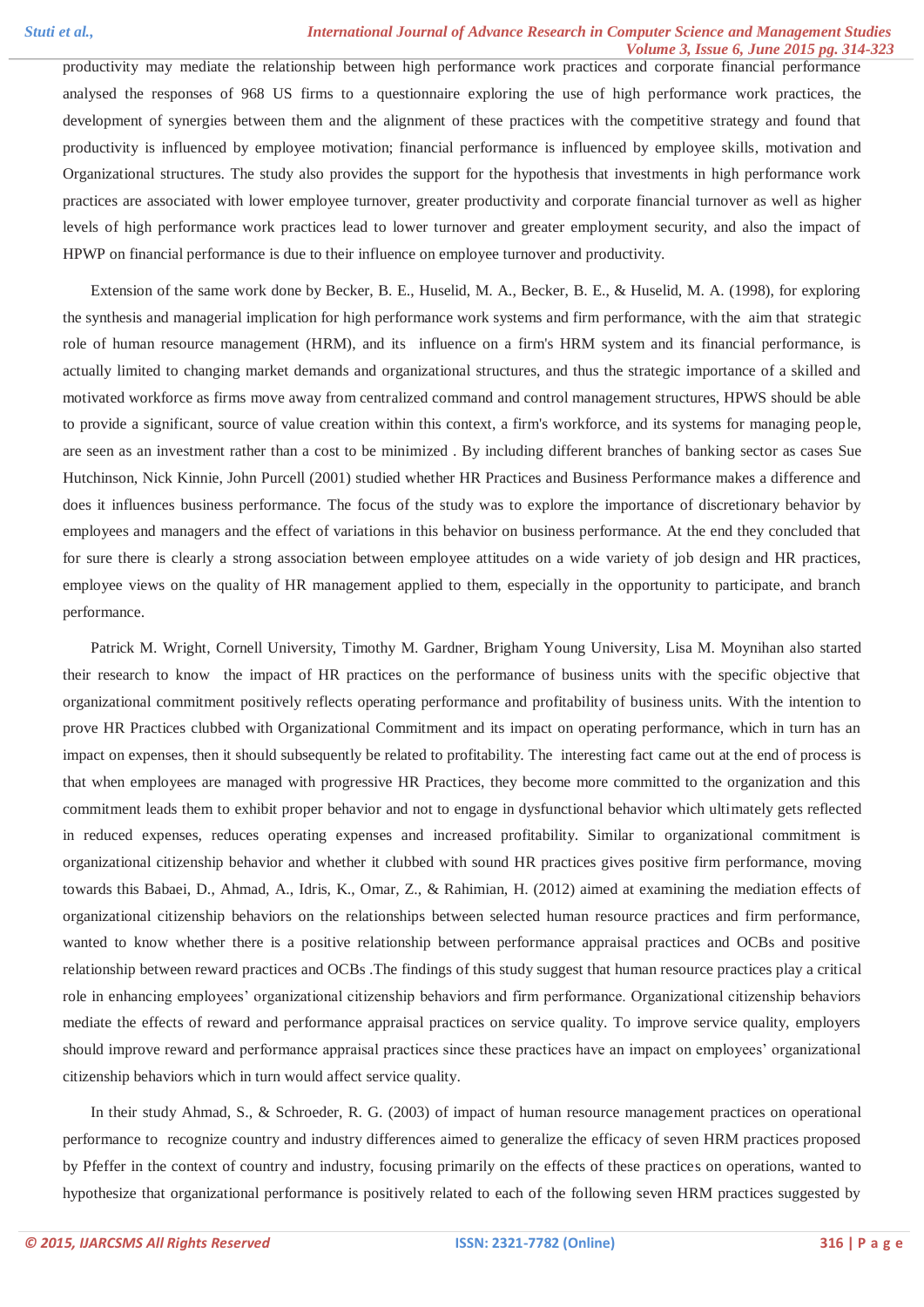Pfeffer. After controlling for the industry and country effects to the degree of dissimilarity between an organization's existing HRM system and the ideal-type of HRM system will be negatively related to the organizational performance, and the present study investigates the mediating effect of organizational commitment which helps better understand the nature of the relationship between practices and organizational performance. Lastly, they empirically validated an ideal-type HRM system for a manufacturing plant. The findings of this study were expected to help operations and human resource managers recognize the potential of these seven HRM practices and assist them in designing. A.K. Paul and R.N. Anantharaman (2003) in their study of Impact of people management practices on organizational performance focused on analysis of a causal model aimed to develop and test a causal model linking HRM with organizational performance through an intervening process, wanting to prove HRM practices with intervening variables like employee competency, teamwork, organizational commitment and customer orientation has positive effect on operating performance which is directly linked with organizational financial performance. The study has found that not even a single HRM practice has direct causal connection with organizational financial performance. At the same time, it has been found that each and every HRM practice under study has an indirect influence on the operational and financial performance of the organization. Further, HRM practices such as training, job design, compensation and incentives directly affect the operational performance parameters, viz., employee retention, employee productivity, product quality, speed of delivery and operating cost.

Further at Bangladesh the study of Absar, M. M. N., Nimalathasan, B., & Jilani, M. M. A. K. (2010) addressed the linkage between HR practices and organizational performance. In search of whether HR practices have significant association with organizational performance, HR practices have significant impact on organizational performance and/or Recruitment and selection, training and development, compensation, performance appraisal have positive influence on organizational performance, found that the highest positive value of correlation between PA and OP clarifies that the authorities of selected manufacturing firms are required to give main focus on PA for getting fabulous organizational performance. In the sector of IT-ITES Vlachos, I. (2008) worked on effects of human resource practices to demonstrate the various HR initiatives and their significant role in firms growth for which In-depth interviews were conducted with key decision makers prior to designing a pre-test. The questionnaire was pre-tested with randomly selected firms. Results provide overall support for all HR practices except of job security. Eventually, selecting, training, and rewarding employees as well as giving them the power to decide for the benefit of their firm, contribute significantly to firm growth. In another field of fertilizer, Hussain and Rehman worked for HRM Practices and its impact on fertilizer industry to explore that sound HRM practices increases the retain ability factor of employees, reduces cost and thereby increases profitability. The result of the study explored that HRM practices viz-a-viz: person-organization fit, employment security, communication and training and development are contributing strongly in developing the employees' intentions to stay with organization. Further, strong positive inter-relationships were found between HRM practices and employees' retention and such practices enhances employees' retain ability of organizations. Once again Huselid and along with Becker (1997) contributed towards exploring the impact of HPWS, implementation effectiveness and alignment with strategy on shareholder wealth in order to estimate the impact of high performance work system and its effectiveness and alignment with firm's competitive strategy and shareholder's wealth aimed at proving the Presence of High performance work practices are positively associated with corporate financial performance, found that there is an emerging consensus that high performance work system will have an economically positive and significant effect on firm performance and it also suggests the top management and process to focus on increasing importance of HR as strategic role.

In the major survey conducted by Purcell J., Kinnie N., Hutchinson S., Rayton B. and Swart J a longitudinal study of 12 companies to establish how people management impacts on organizational performance, and found that the most successful companies had what the researchers called 'the big idea'. The companies had a clear vision and a set of integrated values which were embedded, enduring, and collective, measured and managed. Clear evidence existed between positive attitudes towards HR policies and practices, levels of satisfaction, motivation and commitment, and operational performance. Patrick M. Wright, Cornell University, Timothy M. Gardner, Brigham Young University, Lisa M. Moynihan *in their work of* impact of HR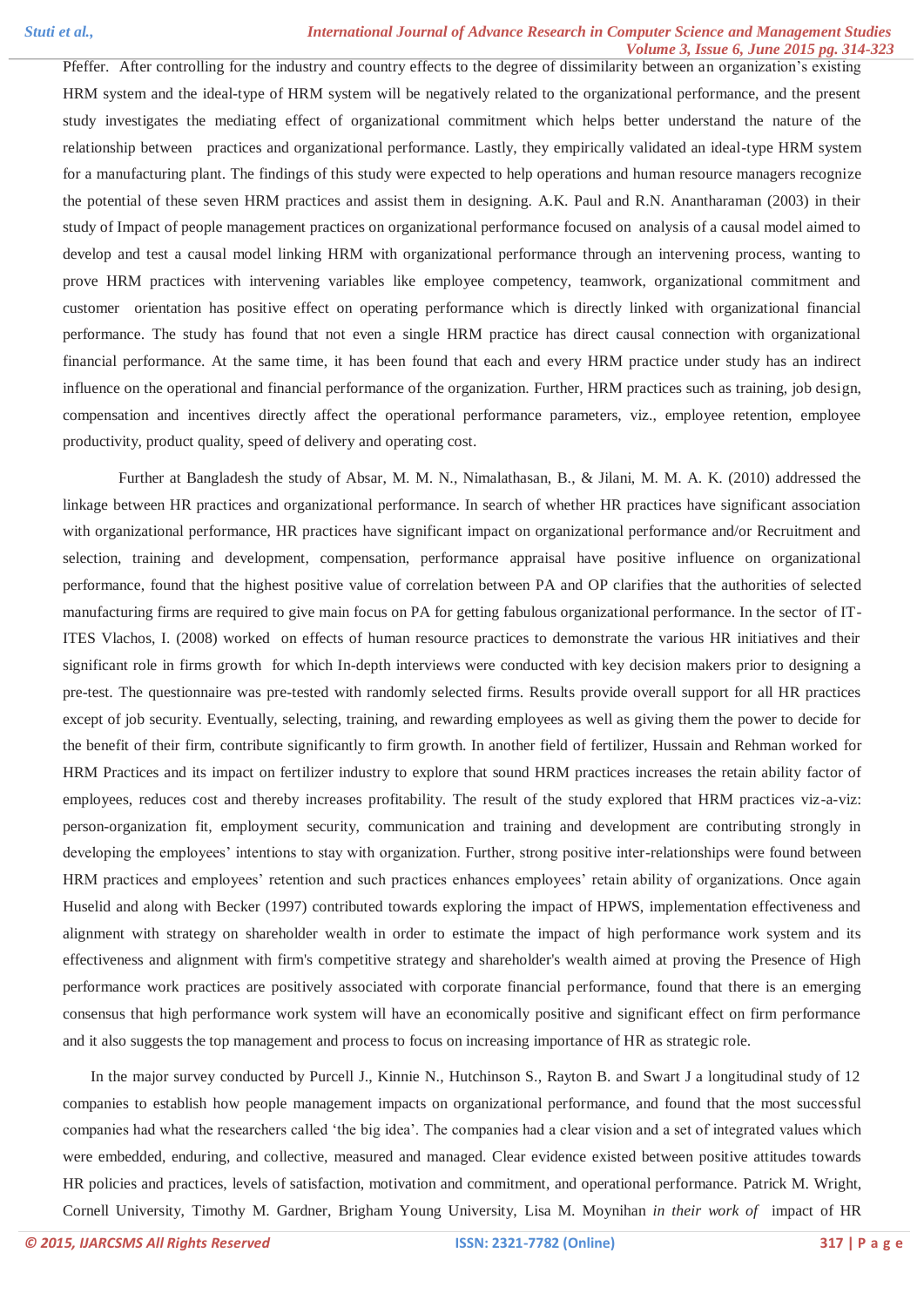practices and organisational commitment on the operating performance and profitability of business units, used a predictive design with a sample of 50 autonomous business units within the same corporation, their work revealed that both organisationa l commitment and HR practices are significantly related to operational measures of performance, as well as operating expenses and pre-tax profits. Further Akhtar, S., Ding, D. Z., & Ge, G. L. (2008), studied strategic HRM practices and their impact on company performance in Chinese enterprises, and examined the factorial validity of strategic human resource management practices and their effects on company performance in a sample of 465 Chinese enterprises. The findings indicate that a valid set of strategic HRM practices comprising of training, participation, results-oriented appraisals, and internal career opportunities affect both product/service performance and financial performance. Employment security and job descriptions contribute uniquely to product/service performance, whereas profit sharing contributes uniquely to financial performance.

In the electronics and communication sector, Thompson, M (1998b) conducted the study on impact of High performance work practices such as team working, appraisal, job rotation, broad-banded grade structures and sharing of business information in 623 UK aerospace establishments, and concluded that the number of HR practices and the proportion of the workforce covered appeared to be the key differentiating factors between more and less successful firms supported by Guthrie, J. (2001) who examined the impact of HRM practices on turnover and firm productivity among a sample of Firms in New Zealand and noted that HR practices had an impact on turnover, and that the relationship between retention and productivity was positive when firms implemented high-involvement HR practices, but negative when they did not.

#### **III. HUMAN RESOURCE MANAGEMENT PRACTICES AND ITS ASSOCIATION WITH ORGANIZATIONAL PERFORMANCE:**

Many of the researchers conducted major studies to know the association of Human Resource Management Practices with Organizational Performance, and to begin with Rizov, M., & Croucher, R. (2009) researched Human Resource Management and Performance in European Firms to test how far collaborative types of human resource management (HRM) practices, including group-based forms, are associated with improved firm performance in European countries. Marching ahead towards proving collaborative forms of HRM practice are more strongly associated with superior firm performance than calculative forms, and concluded that collaborative forms of HRM practice are more likely to enhance the labor extraction process and firm performance than calculative alternatives group-based practices might also generate improved employee-employer relationships and performance. The findings here are more mixed, but confirm and extend contextual analyses Group-based practices were expected to give positive results in countries where they were strongly supported by the context and again. Again to know the same association but in public sector, Kuipers, B., & Steijn, B (2008) studied Human Resource Management and Performance of Public Organizations and being more specific towards Employee Attitude and Behavior and Public Service Quality of Dutch Municipalities to gain insight into the relationship between HRM and the quality of public service in order to help public organizations improve their performance by means of better HRM policies. They hypothesized that in organizations with a more performance oriented HRM system employees have a more positive attitude and behavior towards their job, and Organizations, in which employees show a more positive attitude and behavior towards their job will reach better organizational performance, and concluded that there appears to be some positive relation between front line service provider job satisfaction and the relation between front line service provider job satisfaction and the quality of the transaction moment in terms of customer satisfaction. This supports the idea that it is irrelevant to focus on HRM to influence employees' attitude and behavior and subsequently the organizational performance. However, in the research, job satisfaction appears to have both a positive and a negative influence on organizational performance i.e. more satisfied employees seem to have a negative influence on organizational performance in efficiency terms (waiting time increase), but a positive influence on customer satisfaction with respect to service delivery (customers' satisfaction with respect to employee's empathy increase). Sudin, S. (2004) in their work of associating HR Practices and Organizational Performance aimed at providing an overview of SHRM Practices and Organizational Performance, and to provide a research framework of SHRM Practices-Mediating Mechanisms-Organizational Performance and concluded his study by positively focusing integrated HRM practices and its impact on Organizational Performance.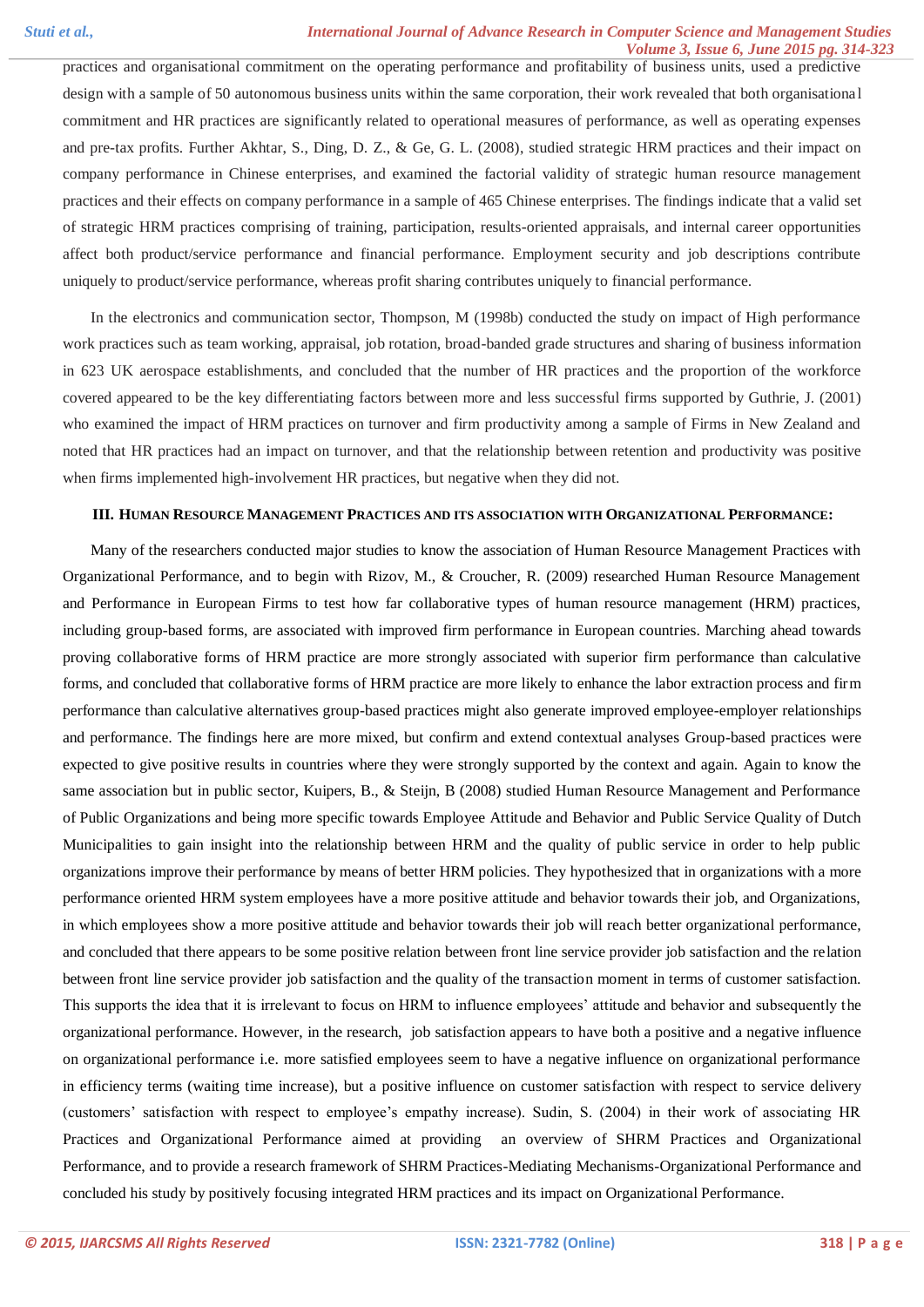# **IV. MEASURING HUMAN RESOURCE MANAGEMENT PRACTICES WITH ORGANIZATIONAL PERFORMANCE**

Measuring or analyzing the investment in HRM practices and the return of Organizational Performance is also very important and hence in their work of measuring organizational performance in Strategic Human Resource Management, Rogers, E. W., & Wright, P. M. (1998) aimed at A major challenge for Strategic Human Resource Management research in the next decade will be to establish a clear, coherent and consistent construct for organizational performance. Their work also describes the variety of measures used in current empirical research linking human resource management and organizational performance. Their work demonstrated implications for future research as discussed amidst the challenges of construct definition, divergent stakeholder criteria and the temporal dynamics of performance. The concept of performance information markets that addresses these challenges is proposed as a framework for the application of multidimensional weighted performance measurement systems.

In order to measure HRM and organizational performance the concepts, issues, and framework, Singh, S., Darwish, T. K., Costa, A. C., & Anderson, N. (2012), aimed at providing the perfect model for HRM policies and practices and organizational operating performance framework. Their study provided the theoretical framework with the objective to measure the HRM‐OP nexus. Whilst the majority of the extant literature on HRM has focused mainly on internal factors, the authors suggested that the domain of the internal factors considered thus far needs to be widened and external factors need to be acknowledged explicitly. They provided a schematic model portraying the intricate nature of internal and external factors. They subsequently provide an integrated framework of factors in order to measure HRM practices' effects on OP.

Another major study of Japanese multinational companies was undertaken by Rose, R. C., & Kumar, N. (2006) in order to explore the influence of organizational and Human Resource Management Strategies on Performance, which aimed at examining the relationship between HRM practices and performance. They also explained the importance to assess the effectiveness of these techniques and how great the impact is on firms' performance with the objectives to examine the relationship between organizational strategies and HRM and their impact on firm performance, to identify which organizational and HR policies and practices might lead to better firm performance and to provide some practical implications of HRM strategy on firm performance for managers and practitioners as a conclusion, all the major variables tested in the study, ranging from organizational strategy (management HRM values), sources of competitive advantage (differentiation and speed), SHRM (training, empowerment, selective staffing, performance evaluation, and performance-based pay), and firm performance are significantly related.

Ngo, H. Y., Lau, C. M., & Foley, S. (2008), examined strategic human resource management (SHRM) and human resource practices in the People's Republic of China to assess the impact of these practices on firm performance and the employee relations climate. They also tested whether firm ownership moderates the above relationships. Empirical results from a sample of Chinese firms from various industries and regions showed that the levels of adoption of SHRM and HR practices were lower in state-owned enterprises (SOEs) than in foreign-invested enterprises (FIEs) and privately owned enterprises (POEs). Both SHRM and HR practices were found to have direct and positive effects on financial performance, operational performance, and the employee relations climate. However, the moderating effect of ownership type was significant for financial performance only.

In their study of Human Resource Management Practices on Corporate Performance, Boohene, R., & Asuinura, E. L. (2010) aimed at assessing whether human resource management practices, particularly recruitment and selection, performance appraisal, remuneration, and training and development practices influence its performance. The results revealed that, from the perceptions of the respondents, there exists a positive relationship between effective recruitment and selection practices, effective performance appraisal practices and corporate performance. Though their research did not gather sufficient evidence to conclude on how remuneration, training and development practices influence the performance, the study recommends that the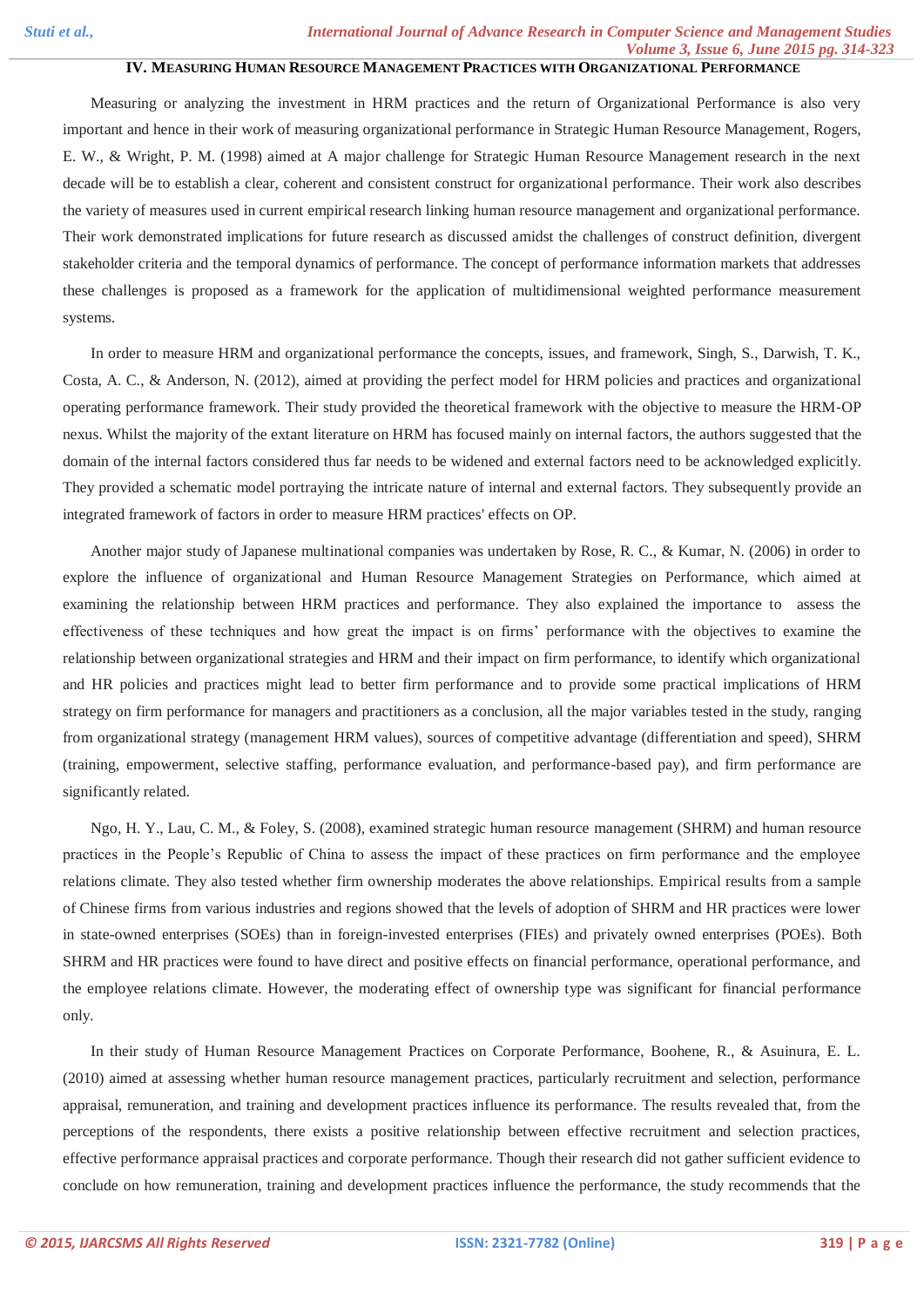management continues to ensure that the company's HR policy, effective recruitment and selection practices, as well as effective performance appraisal practices are upheld.

In another major studies of MacDuffie, J.P. (1995) for developing organizational Logic for Human Resource Bundles and its effect on organizational performance for auto industry to examine the relationship between HR practices and firm performance found that the HR practice `bundles' measured were related to quality and productivity on auto assembly lines and Pollitt, D. (2004), found that the HRM practices of Nokia played vital role in helping the company in reaching its 40% percent share of the global handset market, and industry leading profit margins of 20%-25% at a time of unmatched change and competition while

Pawar and Budhwar (2007) through an in-depth study on 178 manufacturing firms of Greece found that HR practices such as recruitment, training, promotion, incentives, benefits, involvement, and safety and health were positively related with the elements of organizational performance such as innovation and satisfaction of stakeholders, and Ngo, H. Y., Lau, C. M., & Foley, S. (2008) examined SHRM (Strategic Human Resource Management) practices in China to assess the impact of these practices on firm performance and employee relation climate and found that SHRM practices have direct and positive effects on financial performance, operational performance, and the employee relations climate.

#### **V. LINKAGES BETWEEN HUMAN RESOURCE MANAGEMENT PRACTICES AND ORGANIZATIONAL PERFORMANCE**

In their study of explaining the link between HRM and organizational performance Harter, J. K., Schmidt, F. L., & Hayes, T. L. (2002) with the motive of set out the findings of the 'black box studies' into the nature of the link between HRM and superior business performance explained the significance of the recent Gallup Studies into employee engagement. By defending how exactly HR activity can have a positive influence on an organization's performance, found that when an organization has in place a bundle of what are often called 'progressive' or 'high performance' HR policies and practices there is a positive response from employees (expressed in terms of job satisfaction, motivation or organizational commitment' which leads them to work harder and to strive to improve their performance, In such circumstances 'discretionary effort' results, meaning that employees tend to work beyond contract, going the extra mile without having to be coerced into doing so.

Anastasia A. Katou (2013) in their study developed the link between HR practices, psychological contract fulfillment, and organizational performance intended to demonstrate employee's attitude acting as a mediating variable towards linking positive HRM practices and organizational performance. The study provided the proof that the employee attitudes of satisfaction, commitment and motivation, constitute a nested mediating epicenter of the HR practices – organizational performance relationship, meaning that employee attitudes are positively influencing employee promises fulfillment and organizational performance and being positively influenced by employer promises fulfillment and HR practices.

Lambooij, M., Sanders, K., Koster, F., & Zwiers, M. (2006), researched Human Resource Practices and Organizational Performance to link the same to explain the cooperative behavior of the employees, and addressed the question as to whether the linkage between HRM and organizational performance can be explained by the effect of the internal and strategic fit of HRM on the cooperative behaviors of employees with the motive to defend The more employees show cooperative behavior towards their supervisor and towards co-workers within an organization, the higher the organizational performance, and better the internal fit within an organization, also more the employees show cooperative behavior towards their supervisor and towards their colleagues better are financial results. At the end they explored good internal and strategic fit results in more cooperation from employees and that this, in turn, results in better organizational performance. No evidence to support the idea that the fit measures generated more cooperation. Found some indications that cooperation affects non-financial organization performance. Therefore, future research may aim at clearly distinguishing between the different effects of the HRM measures and their separate effects on various employee behaviors.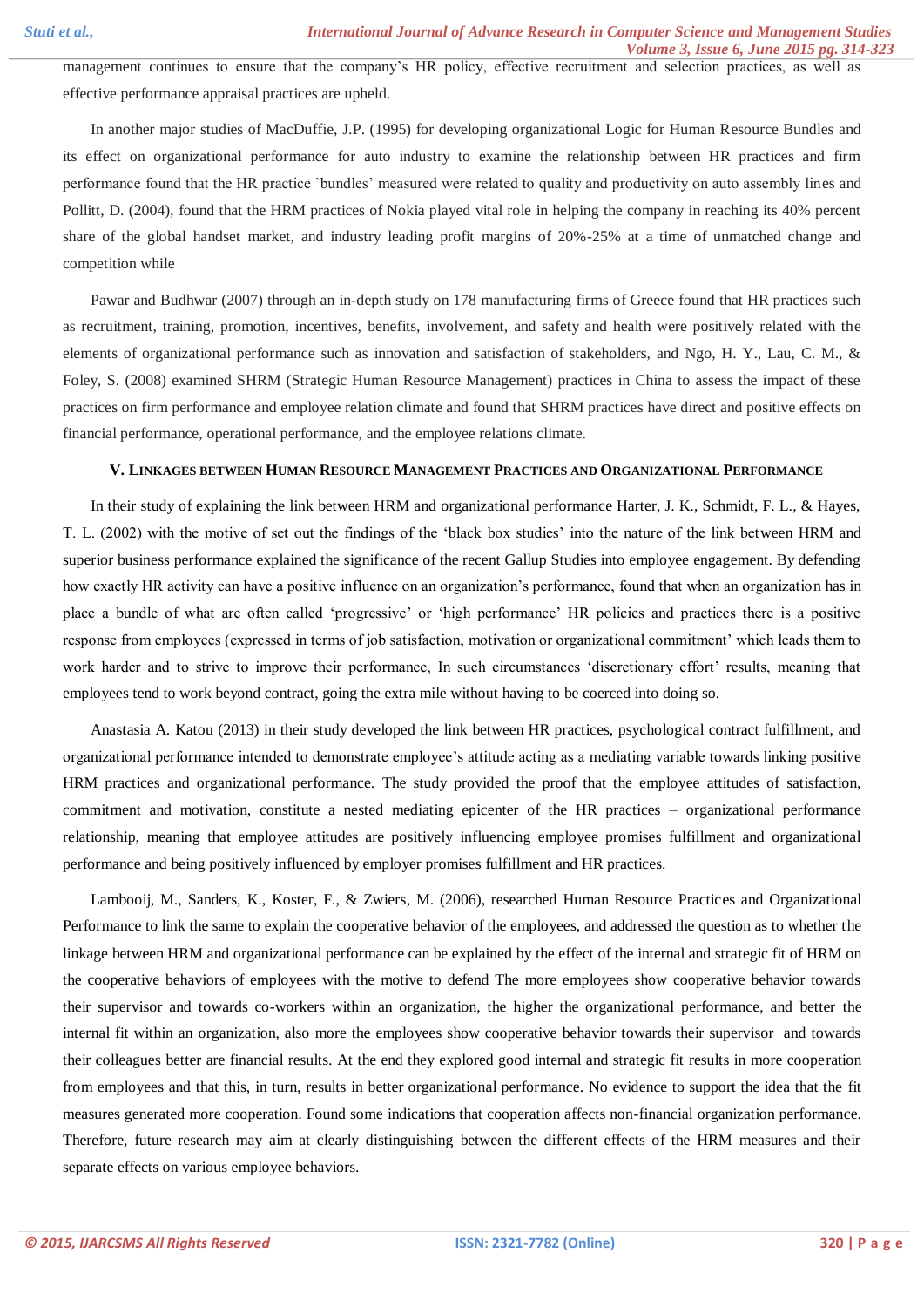Bowen, D. E., & Ostroff, C. (2004) by studying and understanding the links between HRM practices and organizational performance and to know the "strength" of HRM system, ended with the mark that in order to make HR practices more than isolated acts, managers and HR professionals must master the theory behind HR work; they need to be able to explain conceptually how and why HR practices lead to their outcomes . . . Regardless of the preferred theory, managers and HR professionals should abstract from it a higher level of reasoning for their day-to-day work and thus better explain why their work accomplishes its goals.

#### **VI. CONCLUSION**

The research article is mentioning the reviews of different researchers from books, research articles, thesis, and other literature available on internet. It includes various perspectives and perceptions of varies researchers regarding the relationship between HRM practices and Organizational Performance. They found that there exists a link or association between different HRM practices and organizational performance. Thus this is a well-researched and well discussed topic worldwide.

#### **References**

- 1. A.K. Paul and R.N. Anantharaman, Impact of people management practices on organizational performance: analysis of a causal model, Int. J. of Human Resource Management 14:7 November 2003 1246–1266
- 2. Absar, M. M. N., Nimalathasan, B., & Jilani, M. M. A. K. (2010). Impact of HR practices on organizational performance in Bangladesh. International Journal of Business Insights and Transformation, 3(2), 15-19.
- 3. Ahmad, S., & Schroeder, R. G. (2003). The impact of human resource management practices on operational performance: recognizing country and industry differences. Journal of operations Management, 21(1), 19-43.
- 4. Akhtar, S., Ding, D. Z., & Ge, G. L. (2008). Strategic HRM practices and their impact on company performance in Chinese enterprises. Human resource management, 47(1), 15-32.
- 5. Anastasia A. Katou, The link between HR practices, psychological contract fulfilment, and organisational performance in Greece: An economic crisis perspective, Journal of Industrial Engineering and Management JIEM, 2013 – 6(2): 568-594 – Online ISSN: 2013-0953 – Print ISSN: 2013-8423
- 6. Anastasia Katou, Test of a causal Human Resource Management-Performance Linkage Model: Evidence from the Greek manufacturing sector, Int. Journal of Business Science and Applied Management, Volume 6, Issue 1, 2011
- 7. Arthur, J.B. (1994) 'Effects of Human Resource Systems on Manufacturing Performance and Turnover', Academy of Management Journal, 37(3): 670– 87.
- 8. Babaei, D., Ahmad, A., Idris, K., Omar, Z., & Rahimian, H. (2012). The impact of human resource practices and organizational citizenship behaviors on firm performance. American Journal of Applied Sciences, 9(1), 47.
- 9. Barney, J. B. & P. M. Wright (1997). On Becoming a Strategic Partner: The role of Human Resources in Gaining Competitive Advantage. Working Paper
- 10. Becker, B. E., Huselid, M. A., Becker, B. E., & Huselid, M. A. (1998). High performance work systems and firm performance: A synthesis of research and managerial implications. In Research in personnel and human resource management.
- 11. Becker, B.E. and Huselid, M.A. (1998). `High-performance work systems and firm performance: a synthesis of research and managerial implications' in Research in Personnel and Human Resource Management,
- 12. Boohene, R., & Asuinura, E. L. (2010). The effect of human resource management practices on corporate performance: a study of graphic communications group limited. International Business Research, 4(1), p266.
- 13. Bowen, D. E., & Ostroff, C. (2004). Understanding HRM–firm performance linkages: The role of the "strength" of the HRM system. Academy of management review, 29(2), 203-221.
- 14. Brooks, F.P. Jr (1987) 'No Silver Bullet: Essence and Accidents of Software Engineering', IEEE Computer, 20: 10–19.
- 15. Curtis, B., Hefley, W.E. and Miller, S. (1995) People Capability Maturity Model. Pennsylvania: Pittsburgh Software Engineering Institute, Carnegie Mellon University.
- 16. Dyer, L., Reeves, T., 1995. Human resource strategies and firm performance: what do we know and where do we need to go? The International Journal of Human Resource Management 6 (3), 656–670.
- 17. Guthrie, J. (2001). `High-involvement work practices, turnover and productivity: evidence from New Zealand'. Academy of Management Journal, 44, 180-192.
- 18. Harter, J. K., Schmidt, F. L., & Hayes, T. L. (2002). Business-unit-level relationship between employee satisfaction, employee engagement, and business outcomes: a meta-analysis. Journal of applied psychology, 87(2), 268.
- 19. Horngren, C.T., Foster, G., and Datar, S.M. (2000), CostAccounting: Managerial Emphasis, Prentice Hall, New Delhi. Human Resource Management Review, 4: 387–401.
- 20. Katou, A. A., & Budhwar, P. S. (2006). Human resource management systems and organizational performance: a test of a mediating model in the Greek manufacturing context. The International Journal of Human Resource Management, 17(7), 1223-1253.
- 21. Katou, A. A., and Budwar, P. S. (2007), the Effects of Human Resource Management Policies On Organizational Performance In Greek Manufacturing Firms. Thunderbird International Business Review, Vol.49, No.1, pp.1-35.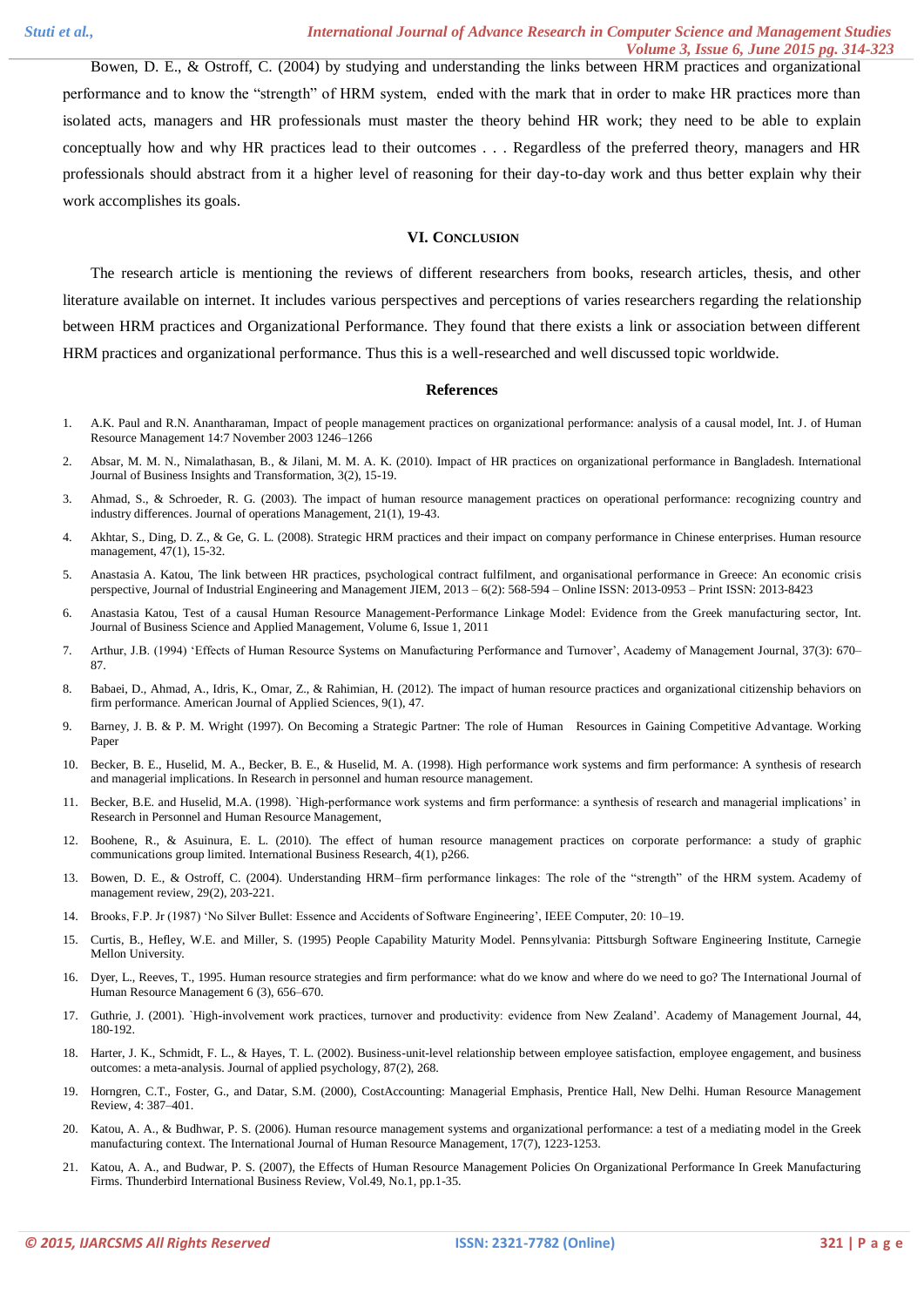- 22. Koch, M.J. and McGrath, R.G. (1996) 'Improving labour productivity: Human Resource Management policies do matter', Strategic Management Journal, 17: 335–54.
- 23. Kuipers, B., & Steijn, B. Human Resource Management and Performance of Public Organizations: A Study of HRM, Employee Attitude and Behavior and Public Service Quality of Dutch Municipalities.
- 24. Lado, A.A. and Wilson, M.C. (1994) 'Human Resource Systems and Sustained Competitive Advantage: A Competency-Based Perspective', Academy of Management Review, 19: 699–727.
- 25. Lambooij, M., Sanders, K., Koster, F., & Zwiers, M. (2006). Human resource practices and organisational performance: can the HRM-performance linkage be explained by the cooperative behaviours of employees? Management revue, 223-240.
- 26. Latham, G.P. and Wexley, K.N. (1981) Increasing Productivity through performance appraisal. MA: Addison-Wesley.
- 27. MacDuffie, J.P. (1995). `Human resource bundles and manufacturing performance: organizational logic and  $\bar{ }$  flexible production systems in the world auto industry'. Industrial and Labour Relations Review, 48, 197-221.
- 28. Ngo, H. Y., Lau, C. M., & Foley, S. (2008). Strategic human resource management, firm performance, and employee relations climate in China.Human Resource Management, 47(1), 73-90.
- 29. Ngo, H. Y., Lau, C. M., & Foley, S. (2008). Strategic human resource management, firm performance, and employee relations climate in China.Human Resource Management, 47(1), 73-90.
- 30. Noe, R. A., Hollenbeck, J. R., Gerhart, B., and Wright, P. M. (2007), Human resource management: Gaining a competitive advantage, McGraw-Hill, USA
- 31. Patrick M. Wright, Cornell University, Timothy M. Gardner, Brigham Young University, Lisa M. Moynihan, London Business School, Human Resource Management Journal, Vol 13 No 3, 2003, pages 21-36
- 32. Paul, A. K., & Anantharaman, R. N. (2003). Impact of people management practices on organizational performance: analysis of a causal model.International Journal of Human Resource Management, 14(7), 1246-1266.
- 33. Pfeffer, J. (1998) The Human Equation: Building Profits by Putting People First. Boston, MA: Harvard Business School Press.
- 34. Pollitt, D. (2004), Nokia Connects HR Policy with Company Success. Human Resource Management. Vol.12, No.6, pp.30-
- 35. Porter, L.W., Steers, R.M., Mowday, R.T. and Boulian, P.V. (1974) 'Organizational Commitment, Job Satisfaction and Turnover among Psychiatric Technicians', Journal of Applied Psychology,
- 36. Purcell J., KINNIE N., HUTCHINSON S., RAYTON B. and SWART J. Understanding the People and Performance Link: Unlocking the black box. London, CIPD. 2003.
- 37. Rizov, M., & Croucher, R. (2009). Human resource management and performance in European firms. Cambridge Journal of Economics, 33(2), 253-272.
- 38. Rogers, E. W., & Wright, P. M. (1998). Measuring organizational performance in strategic human resource management: Problems, prospects and performance information markets. Human resource management review, 8(3), 311-331.
- 39. Romzek, B.S. (1989) 'Personal consequences of employee commitment', Academy of Management Journal, 32: 649–61.
- 40. Rose, R. C., & Kumar, N. (2006). The influence of organizational and human resource management strategies on performance. Performance improvement,45(4), 18-24.
- 41. Sheldon, M.E. (1971) 'Investments and Involvements as Mechanisms Producing Commitment to the Organization', Administrative Science Quarterly, 16: 142–50.
- 42. Singh, S., Darwish, T. K., Costa, A. C., & Anderson, N. (2012). Measuring HRM and organisational performance: concepts, issues, and framework.Management Decision, 50(4), 651-667.
- 43. Snell, S. A., & Dean, J. W. (1992). Integrated manufacturing and human resource management: A human capital perspective. Academy of Management journal, 35(3), 467-504.
- 44. Sudin, S. (2004). Human resource practices and organizational performance: review, synthesis and research implication.
- 45. Sue Hutchinson, Nick Kinnie, John Purcell, HR Practices and Business Performance: what makes a difference? 'Organisational Renewal: Challenging Human Resource Management', 15 November 2001
- 46. Terpestra, D. and Rozell, E. (1993) 'The relationship of staffing practices to organizational level measures of performance', Personnel Psychology, 46: 27–48.
- 47. Thompson, M (1998b) 'What works at work in UK Aerospace?' Society of British Aerospace Companies and Department of Trade Industry, Briefing Paper.
- 48. Vlachos, I. (2008). The effect of human resource practices on organizational performance: evidence from Greece. The International Journal of Human Resource Management, 19(1), 74-97.
- 49. Wright, P. M., Gardner, T. M., Moynihan, L. M., & Allen, M. R. (2005). The relationship between HR practices and firm performance: Examining causal order. Personnel psychology, 58(2), 409-446.
- 50. Wynekoop, J.L. and Walz, D.B. (2000) 'Investigating traits of top performing software developers', Information Technology & People, 13(3): 186–95.